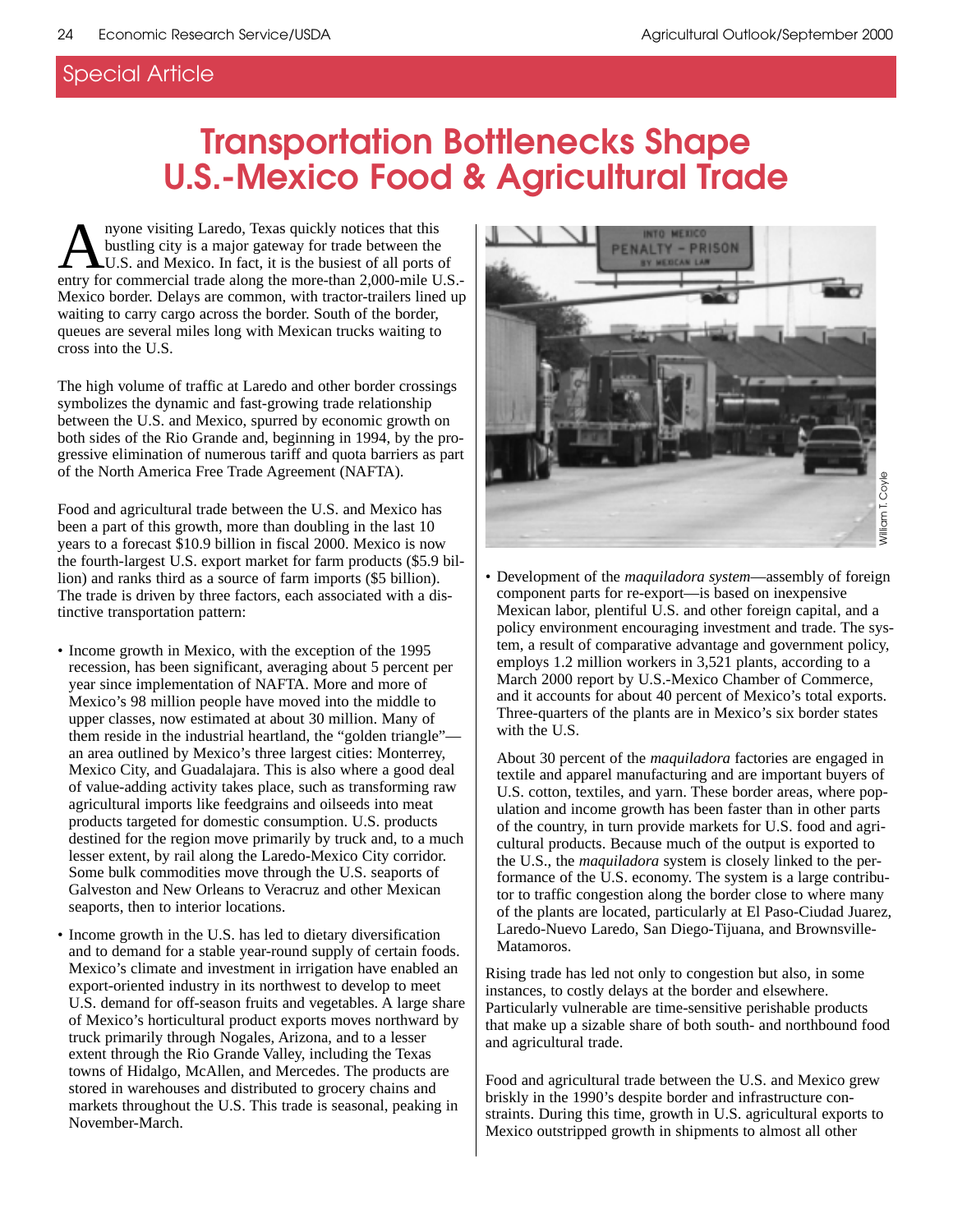## **Main Trade Routes for U.S.-Mexico Trade in Food and Agricultural Products**



Source: Rob Harrison, "Harmonizing Truck Transportation," in Policy Harmonization and Adjustment in the North American Agricultural and Food Industry—Proceedings of the Fifth Agricultural and Food Policy Systems Information Workshop, University of Guelph, February 2000. Economic Research Service, USDA

major U.S. foreign markets, some of which are more developed than Mexico, including the European Union (EU), Japan, Taiwan, and South Korea. While growth in exports to China, Southeast Asia, and South America was more rapid in the mid-1990's, it was not sustained in these markets because of the effects of financial crises, recession, and supply-side factors on import demand (e.g., record crops in China). Growth in food and agricultural exports to Canada and Mexico was roughly equal; growth in total U.S. exports to Mexico was significantly faster than to Canada in spite of a much more integrated and seamless U.S.-Canada transportation system.

More than 45 percent of the food and agricultural products now crossing the U.S.-Mexico border is perishable—about threequarters of northbound and one-fifth of southbound food and agricultural trade. This trade includes fresh and frozen fruits and vegetables as well as chilled and frozen dairy, livestock, and poultry products. U.S.-Mexico two-way perishable trade in

1998-99 was larger than with any other U.S. trading partner, slightly more than U.S.-Canada and more than double the volume with the EU and with Japan.

Extensive trade in perishables is a sign of a sophisticated transportation system. Refrigeration requirements and, in some cases, the short shelf-life of perishable products demand more intensive management, greater speed in marketing, and an unbroken cold chain from point of production to point of consumption.

# *Behind Border Congestion*

Under NAFTA, trucks were to eventually be able to travel freely throughout member countries, as regulations that limited truck movement were eliminated. But the prohibition of reciprocal truck access continues because of U.S. concerns about safety shortcomings in Mexican trucking (overweight trucks, lack of operational logs, and no limits on number of hours driven per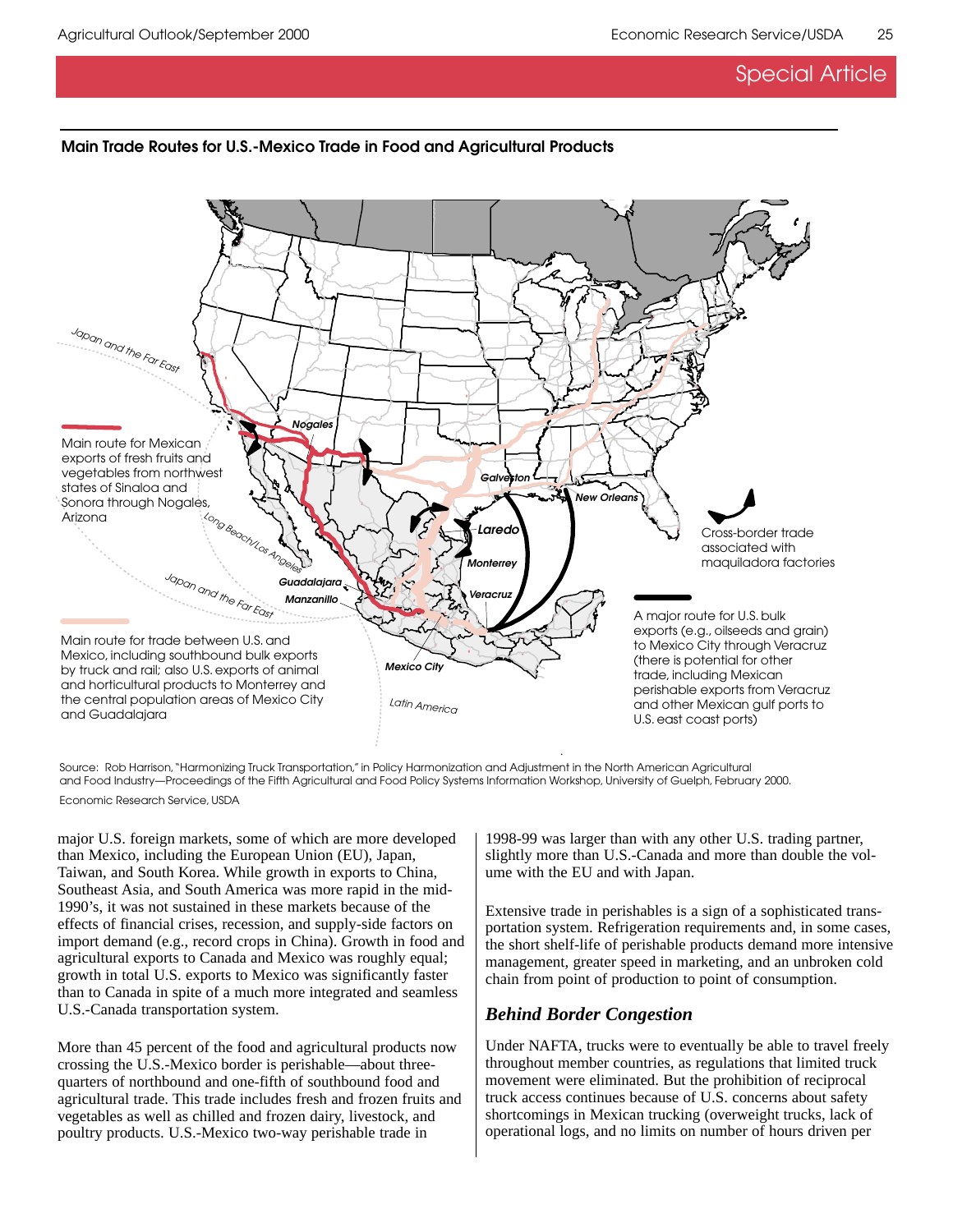shift). Long-haul U.S. and Mexican trucks whose cargo is destined for locations deep within each country cannot simply drive across the border to destinations beyond the commercial zone (typically 20 miles beyond the border or covering several counties). Instead, U.S. and Mexican truckers must deliver their trailers to the border, and hire short-haul "drayage" tractors to pull their trailers across the border. Long-haul trucks on the other side then pick up the trailers and take them to their destination. Since about 80 percent of the value of U.S.-Mexico trade moves by truck, continuation of the complicated three-step transfer system is probably the main contributor to border congestion.

Such a system, particularly along the Texas-Mexico border where much of the long-haul transferring takes place, increases cross-border traffic. For example, almost half of the 127,863 trucks crossing at Laredo and nearby Colombia Solidarity International Bridge in June 1999 pulled empty trailers or none at all.

The truck-crossing system also substantially increases the time needed to cross. For example, delays at the Laredo border range from 4 to 23 hours, according to analysis by USDA's Foreign Agricultural Service in May 1999. Removing border bottlenecks would reduce travel time between Chicago and Monterrey, Mexico by as much as 40 percent, according to estimates by Texas A&M International University.

Some north-bound delays result from efforts to interdict drugs and undocumented immigrants. U.S. drug officials estimate more than 60 percent of cocaine entering the U.S. comes through Mexico. And according to the Immigration and Naturalization Service, more than half of the estimated 275,000 annual illegal immigrants to the U.S. come from Mexico. Other delays arise

from inspections by USDA's Agricultural Marketing Service, its Animal and Plant Health Inspection Service, and the U.S. Food and Drug Administration. U.S.-Mexico food and agricultural trade is among the most inspected because of the high volume of food and agricultural trade, especially perishable products.

Inadequate infrastructure is also a factor at the border, as well as in some parts of Mexico, increasing transit times and shipping costs. Based on World Bank data, Mexico's roads and rail system are less developed than those in the U.S. and Canada. Mexico's road system is not nearly as comprehensive as the U.S. system, as measured by roads per square kilometer, and provides less service as measured by road length per capita.

### *Overcoming Obstacles*

Bottlenecks at the border and inadequate infrastructure are, in effect, a tax on trade, raising the cost of doing business with Mexico through delays and through degradation of fresh products. However, a broad spectrum of incremental measures is expanding the capacity and efficiency of the increasingly integrated U.S.-Mexico transportation system, reducing the effects of constraints, and allowing the system to accommodate trade growth.

Increasing the throughput of trucks at the border can be accomplished in a number of ways: through expansion of physical facilities at crossing points, deployment of more customs personnel, expansion of operating hours, application of new technologies for checking cargo, and automation of paperwork required for exports and imports.

### **Fastest Growth in U.S. Perishable Product Trade Is Across U.S.-Mexico Border**



Million metric tons

Average of 2 calendar years. Perishable products include eggs, butter, cheese, bull semen, fresh and frozen fruits and vegetables, chilled and frozen meat and poultry, fruit juices, wine, and cut flowers and nursery products.

Economic Research Service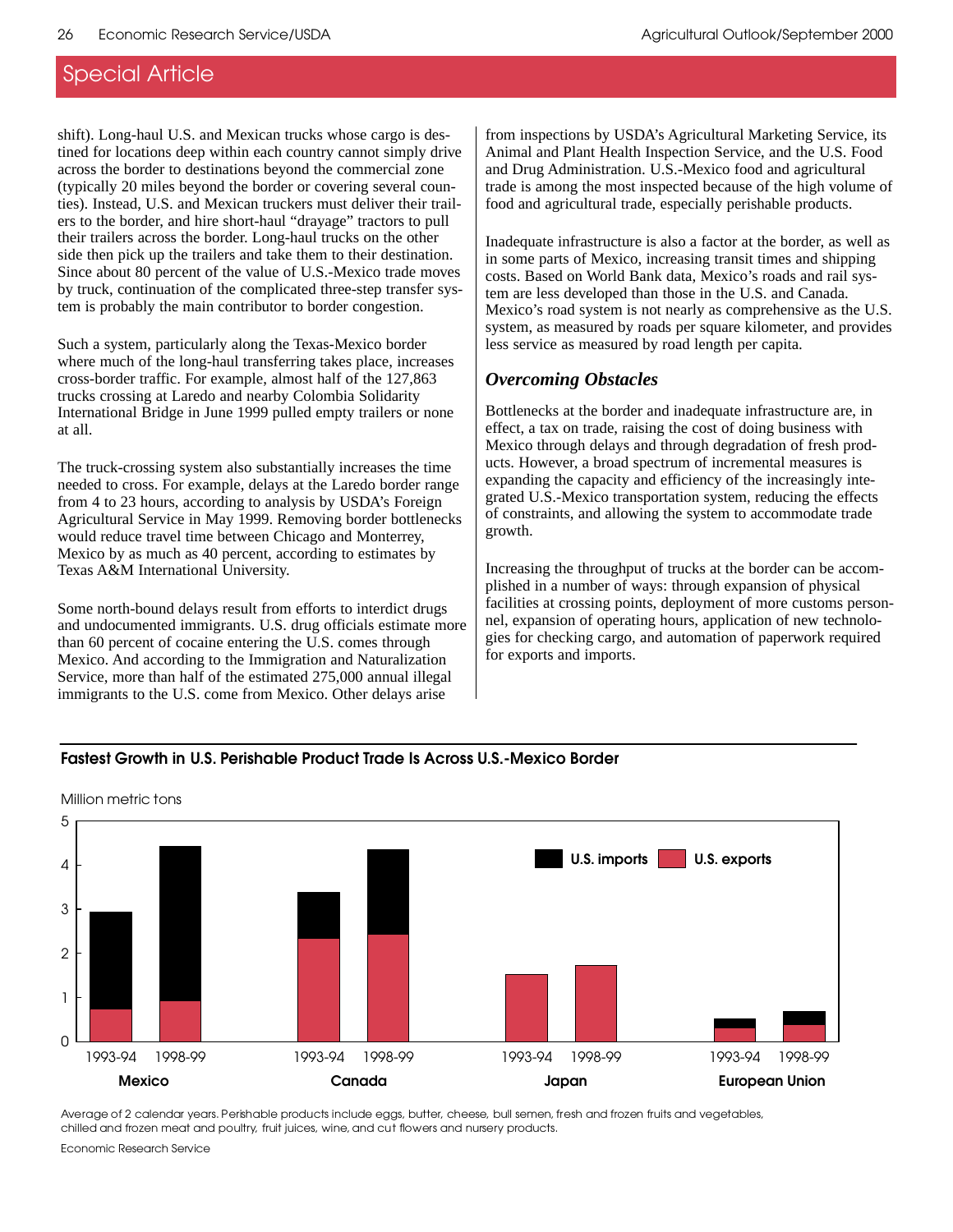# **The Maquiladora System**

Much of the traffic across the U.S.-Mexico border is generated by the maquiladora system. Maquiladora activities largely involve manufacturing plants in Mexico, which assemble products using U.S. or other foreign components. Many of the products of these factories are destined for consumption in the U.S. market, and therefore become U.S. imports. The system began in 1965 when Mexico relaxed strict controls on foreign investment, customs, and immigration. It was formalized into law in 1971 under the Border Industrialization Program (BIP).

A large share of maquiladora trade is automobiles and parts, electrical components, and other consumer goods. U.S.- Mexico maquiladora trade is primarily between states on either side of the U.S.-Mexico border, and between the Mexican border states and the northeastern U.S. (industrial sector). Traditional U.S.-Mexico trade, by contrast, is more diverse in terms of product origins and destinations, and is usually shipped further into the interior of Mexico or the U.S. Traditional trade consists of products destined for consumption or use as input components for manufacturers of locally consumed products within either Mexico or the U.S.

More than three-quarters of maquiladora plants are located in the six Mexican states along the U.S. border. This tends to concentrate maquiladora system shipping within the border region. Some maquiladora factories produce partial assemblies in Mexico and final product assembly is performed in the cross-border U.S. city. This commonly occurs along the Texas-Mexico border, for example, between the cities of El Paso, Texas, and Ciudad Juarez, Chihuahua. There are also situations where partial assemblies are prepared in Mexico and shipped to a corresponding U.S. production plant in interior states such as Michigan or Illinois.

One of the fastest growing maquiladora sectors is textile and apparel manufacturing. In the last decade, soaring bilateral trade has positioned both Mexico and the U.S. among the world's largest exporters of processed cotton products, creating the world's largest cotton textile trade relationship. Trade between the two countries now accounts for almost 10 percent of all world trade in cotton textiles. Mexico replaced China in 1995 as the largest source of imported cotton textiles for the U.S., and by 1999 Mexico's share of U.S. imports reached 20 percent. During this period, Asia's share dropped from about 60 to 45 percent.

A relatively recent trend is the establishment of maquiladora factories within the interior states of Mexico. As a result, more and more maquiladora trade is shifting from along the border to interior locations. Facilities located in coastal areas like the Yucatan are more accessible by water-borne transportation than over land.

*Binational Border Transportation Planning and Programming Study, Task Force 8 Report,* Current Trade and Passenger Flow Data, Final Report*, La Empresa Barton-Aschman, May 8, 1997; and Steve MacDonald (ERS)*

The speed of processing and inspection is particularly important in Nogales, since a large share (60 percent) of U.S. fresh fruits and vegetables from Mexico crosses at this point. Recent investments have expanded parking capacity at the Customs compound and reorganized the flow of trucks to help handle heavier traffic. The Customs compound, originally designed to handle 400 northbound trucks per day, now handles 1,000 to 1,400 daily.

To alleviate growing congestion on both sides of the border at Laredo, Texas, a fourth bridge was recently completed within the city limits, and is used exclusively for commercial traffic. This new bridge has significantly reduced the long lines of tractortrailers, sometimes stretching back as far as 4 or 5 miles along Interstate 35. There is already discussion of a fifth Laredo bridge. But congestion may be due more to inefficient use of bridges and failure to utilize them for much of the day. And questions have arisen over the rationale for building new bridges in Laredo, when the problem is actually that nearly half of all crossings there involve trucks pulling empty trailers or no trailers at all.

Mexico's infrastructure has improved somewhat in recent years, with substantial public investment in highway construction and development of strategic nodes and feeders to connect regional and state road networks. But recently developed modern toll roads in Mexico are underutilized because the tolls are too expensive for widespread commercial use.

In addition to toll roads, much work has been done to modernize North-South highway corridors by widening roads to include safe shoulders. Nevertheless, some sections have minimal or non-existent shoulders and are in poor repair. These highway sections are scheduled to be modernized by 2001. While rail track is generally in good condition, Mexico's railroads are undercapitalized due to being state run for many years. The situation is changing since privatization was initiated in 1995.

New technology is reducing inspection times at the border. In 1998, the U.S. Customs Service began using a fixed X-ray unit that allows agents to scan an entire truck, reducing the need to unload suspicious cargo. In 1999, officials at Nogales started using a hand-held system which performs about 200 X-ray inspections a day, compared with 60 for fixed-location machines.

Mexico is also upgrading inspection procedures through its Customs Modernization Program to reduce the time for full inspections of southbound trucks from 90 minutes to 10 minutes or less. This program includes enhancement of inspection equipment at major points of entry; overhauling customs computers; and simplifying customs clearance, including the use of a single NAFTA customs document.

Mexico is installing X-ray equipment, both mobile and fixed units like those on the U.S. side. Top priority is being given to crossings at Nuevo Laredo and Colombia across from Laredo, Texas, and at Ciudad Juárez across from El Paso, Texas. The gulf coast port of Veracruz, the Pacific coast port of Manzanillo, and the Mexico City airport are also priorities.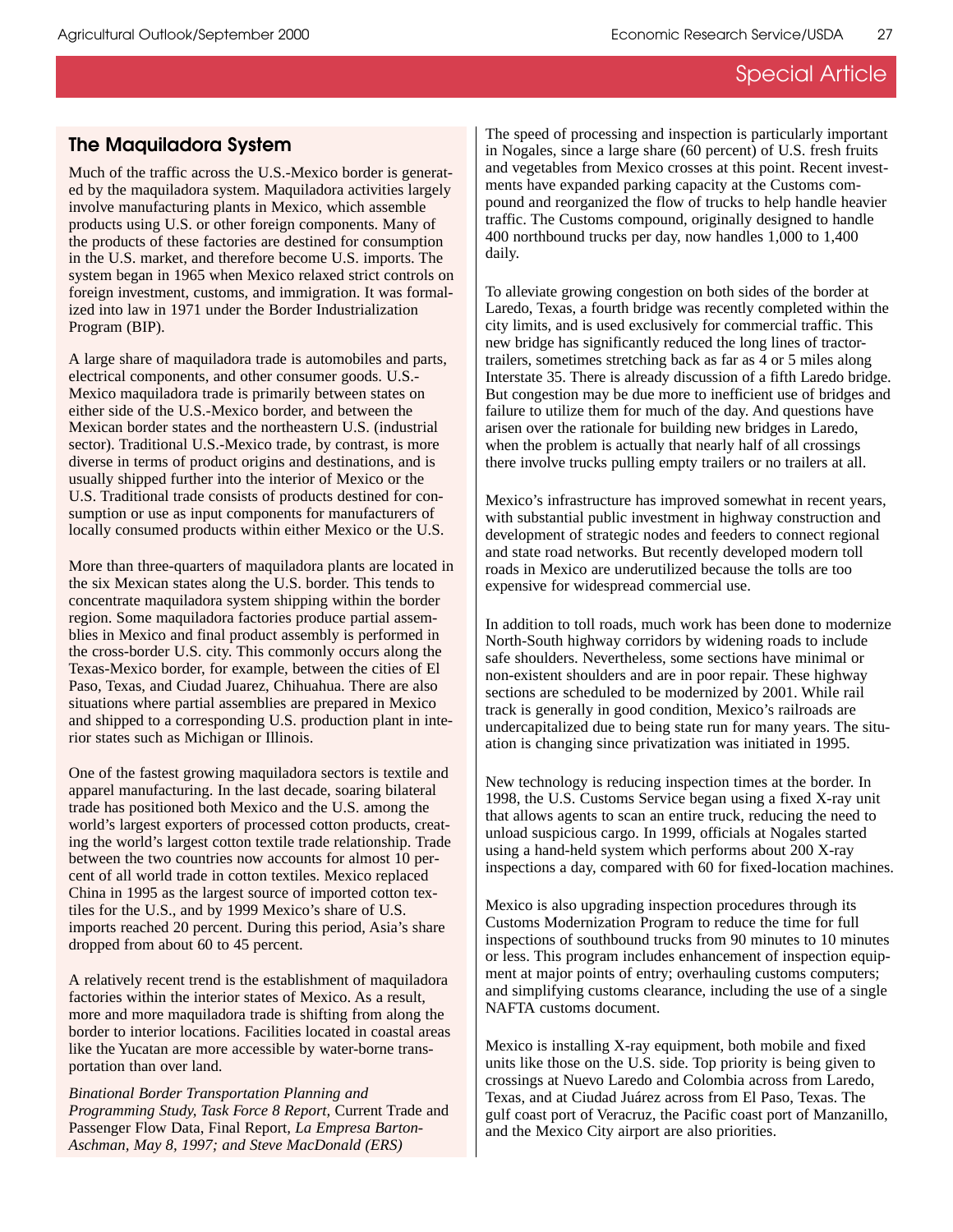### **U.S.-Mexico Trucking Provisions under NAFTA**

Transportation issues were a minor section in the North American Free Trade Agreement (NAFTA) described in Chapter 12 dealing with cross-border trade in services. Maritime services were not addressed because of prohibitions in the Mexican and Canadian constitutions. Since there were few restrictions on trucking between the U.S. and Canada, the main NAFTA trucking issue was access of U.S. and Canadian truckers to Mexico's interior and vice versa. At the time of the agreement, access by Mexican carriers to the U.S. and by U.S. truckers to Mexico was limited to commercial zones about 20 miles inside the border (sometimes more—up to 100 miles). All other shipments crossing the border had to be transferred to local drayage firms, for movement across the border, and then to domestic trucking companies for movement into the interior.

Provisions of NAFTA allowed investment in trucking firms in other NAFTA countries as long as those firms were engaged in intra NAFTA trade. U.S. and Mexican trucking firms were to be allowed to enter freely into the border states of the other country in December 1995. And by January 1, 2000, Mexican and U.S. trucking firms were to be allowed free access to any part of the other country. Trucks were to meet height and width, safety and driver licensing requirements of the other country. Nevertheless, truck access currently is not allowed.

#### *Chronology of events:*

*Dec. 14, 1995*—Letter from U.S. trucking interests to President Clinton requests delay in opening U.S. border to Mexican truckers because of safety concerns:

- Mexican trucks are too heavy (120,000 gross vehicle pounds, compared with 80,000 in the U.S.);
- Mexican trucks are too old (15 years, compared with 5 years in the U.S.);
- Mexican trucks are not required to have front brakes and antilock systems;
- Mexican truck drivers are not required to keep logbooks and are not restricted to 10 hours of driving per day.

*December 15, 1995*—Teamsters Union files suit to delay opening of the border.

*December 18, 1995*—Federico Peña, then U.S. Transportation Secretary, announces an indefinite delay in opening the border while safety issues are addressed.

*February 15, 1996*—President Clinton announces a 1-year ban on implementation of free trucking access in border states between the two countries.

*September 1998*—Mexico requests a binding arbitration panel from the NAFTA Commission to push the U.S. to open its border to Mexican trucks.

*October 1999*—President Clinton repeats opposition to open access for trucks because of unresolved safety issues.

| Crossing the U.S.-Mexico Border in Due Time |                                                                                                                                                                                                                                  |                                                           |
|---------------------------------------------|----------------------------------------------------------------------------------------------------------------------------------------------------------------------------------------------------------------------------------|-----------------------------------------------------------|
| <b>Step</b>                                 | Truck (tractor-trailer) movement                                                                                                                                                                                                 | <b>Time</b>                                               |
| $\mathbf{1}$                                | U.S. long-haul tractor drops off trailer (cargo) at forwarder on U.S. side                                                                                                                                                       |                                                           |
| 2                                           | Long-haul tractor picks up another U.S. trailer (cargo) at local terminal for return trip north                                                                                                                                  |                                                           |
| 3                                           | Forwarder classifies cargo; arranges for transfer of cargo to Mexican trailer; arranges for inspections<br>by SAGAR (Mexico's Ministry of Agriculture); for U.S. trailers entering Mexico, bond is purchased to<br>secure return | Up to 2 hrs.                                              |
| $\overline{4}$                              | Forwarder requests U.S. "drayage" company to move trailer to SAGAR inspection point (drayage<br>firms use tractors designed for very short distances)                                                                            |                                                           |
| 5                                           | SAGAR inspection for diseases such as avian influenza in poultry and poultry products, or pests<br>such as oriental fruit moth in apples.                                                                                        | 30 min to 2 hrs.:<br>after 4 pm must<br>wait for next day |
| 6                                           | After passing physical inspection, documents are reviewed a second time                                                                                                                                                          | Few min. to<br>several hours                              |
| $\overline{7}$                              | Cargo released to forwarder                                                                                                                                                                                                      |                                                           |
| 8                                           | Import documents prepared, and duties and fees paid by Mexican broker                                                                                                                                                            | 3 to 5 hrs.                                               |
| 9                                           | Forwarder arranges for another drayage tractor to pick up trailer from inspection point                                                                                                                                          | 15 to 30 min.                                             |
| 10                                          | Trailer transferred across border to Mexico                                                                                                                                                                                      | 15 min. to 3 hrs.                                         |
| 11                                          | Trailer presented to Mexican customs; 10 percent of loaded trucks subjected to intensive<br>"red light" inspection; red light inspection must be cleared in 3 hours                                                              | 3 hours                                                   |
| 12                                          | All red light shipments subjected to secondary review (about 10 percent of shipments)                                                                                                                                            | 1 to $3$ hrs.                                             |
| 13                                          | Once cleared, truck proceeds to transfer lot to await Mexican long-haul tractor; perishables<br>normally do not wait more than a couple of hours                                                                                 | Up to 2 hrs.                                              |
| 14                                          | Mexican long-haul tractor moves trailer to kilometer 26 checkpoint where Mexican Customs<br>checks cargo documentation to ensure all clearances are in order and clears cargo<br>for entry into interior of Mexico               |                                                           |
|                                             | <b>Typical total time</b>                                                                                                                                                                                                        | 4 to 23 hours                                             |

Source: USDA/Foreign Agricultural Service, voluntary Gain Report (#MX9058), May 7, 1999. Economic Research Service, USDA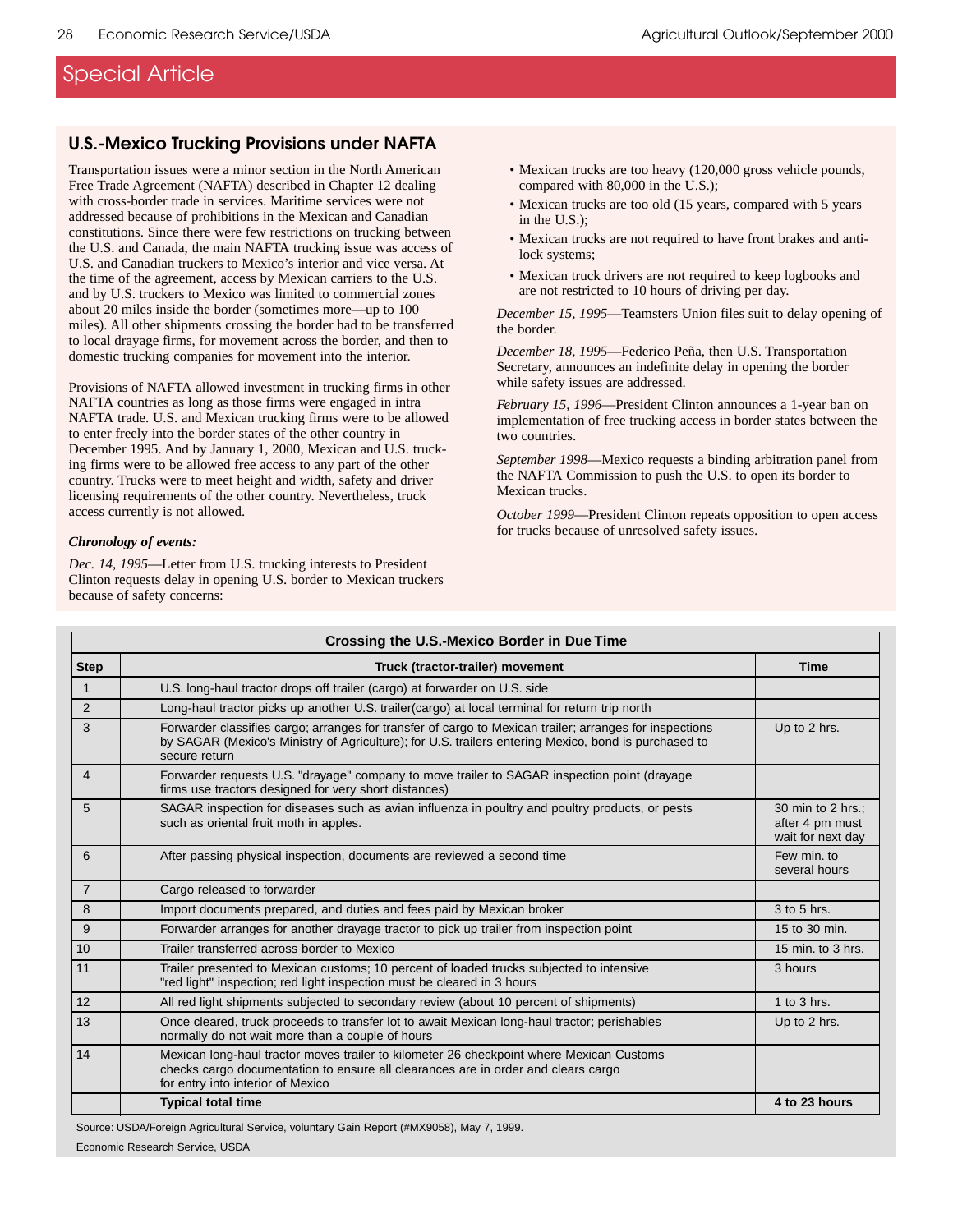A computerized trade data system is being developed that will permit simultaneous filing of import data at multiple government agencies. This will reduce the redundancy of paperwork required by Customs, USDA, and other government agencies with jurisdiction over imports or exports.

Mexican and U.S. customs authorities have harmonized hours of operation at some crossings, but operating practices vary widely from one crossing location to another. Some high-volume crossings such as Laredo and Otay Mesa in California operate every day. Others are closed on Sunday and have reduced hours on Saturdays and holidays. Part of this variability arises because certain ports specialize as crossings for certain cargoes, such as fruit and vegetable imports (Nogales), Maquiladora trade (Otay Mesa, El Paso, Laredo, Brownsville), and long-haul trade (Laredo).

Some observers assert that operating hours for border crossings need to expand to a 24-hour-a-day, seven-day-a-week schedule. In Laredo, hours were extended until midnight as an attempt to ease peak-hour congestion, but few trucks took advantage of the later hours because warehouses and freight forwarders were not operating at those hours.

### *Developing Free Trade Zones & Alternative Routes*

Development of free trade zones on both sides of the border helps circumvent congested border crossings. Instead of being inspected and stored at the border, goods proceed to a bonded warehouse at a free trade zone site where products are cleared by customs and other agencies. Duties are deferred until imported goods are assembled or leave the site.

In the U.S., the San Antonio "Kelly USA" Intermodal Facility already a global transportation hub—is slated to become a freetrade zone. The facility has potential to relieve congestion at the border ports of entry at Laredo, Eagle Pass, and El Paso, because of its location at the intersection of highways I-35 (north-south) and I-10 (east-west).

Another such site, ADNPlus Industrial Multiport, is being developed as a free trade zone in Monterrey; it allows for the shifting of customs clearance for some southbound freight from the congested Laredo crossing to a location 140 miles south. The site covers 44 million square feet and is adjacent to the Monterrey airport.

The Multiport park will have terminals for agricultural products, including a grain elevator, as well as for a range of other freight, including cars, chemicals, and steel products. It also will provide intermodal services for railroad, truck, and air cargo carriers. Other free trade zones include the Alliance Airport in Fort Worth, Texas.

Development of alternative land and sea routes is yet another way to reduce delays and costs. Shippers of food and agricultural products are already shifting away from Laredo, the busiest



### **Laredo, Texas Is Leading Port for U.S. Grain and Other Ag Exports to Mexico. . .**

Selected commodities. 1998-99 average.



### **. . .But Its Share of Grain Exports Has Declined**

Source: U.S. International Trade Commission.

Economic Research Service, USDA

port. The share of major categories of U.S. food and agricultural exports going through the Laredo Customs District has declined from 63 percent in 1993-94 to 55 percent in 1998-99. The largest declines were for cereals (exports of \$1.3 billion in 1999), fresh fruit (\$208 million), oilseeds (\$819 million), and vegetable oils (\$356 million).

For bulk commodities, like cereals and oilseeds, the shift has been away from truck and rail shipment through Laredo to ocean shipment through New Orleans and Galveston to Veracruz and other Mexican ports. For higher-value products primarily shipped by truck, the shift is to other land ports, like Brownsville and Eagle Pass (within the Laredo District), El Paso, or Nogales. Many of the ports around the Gulf of Mexico are expanding and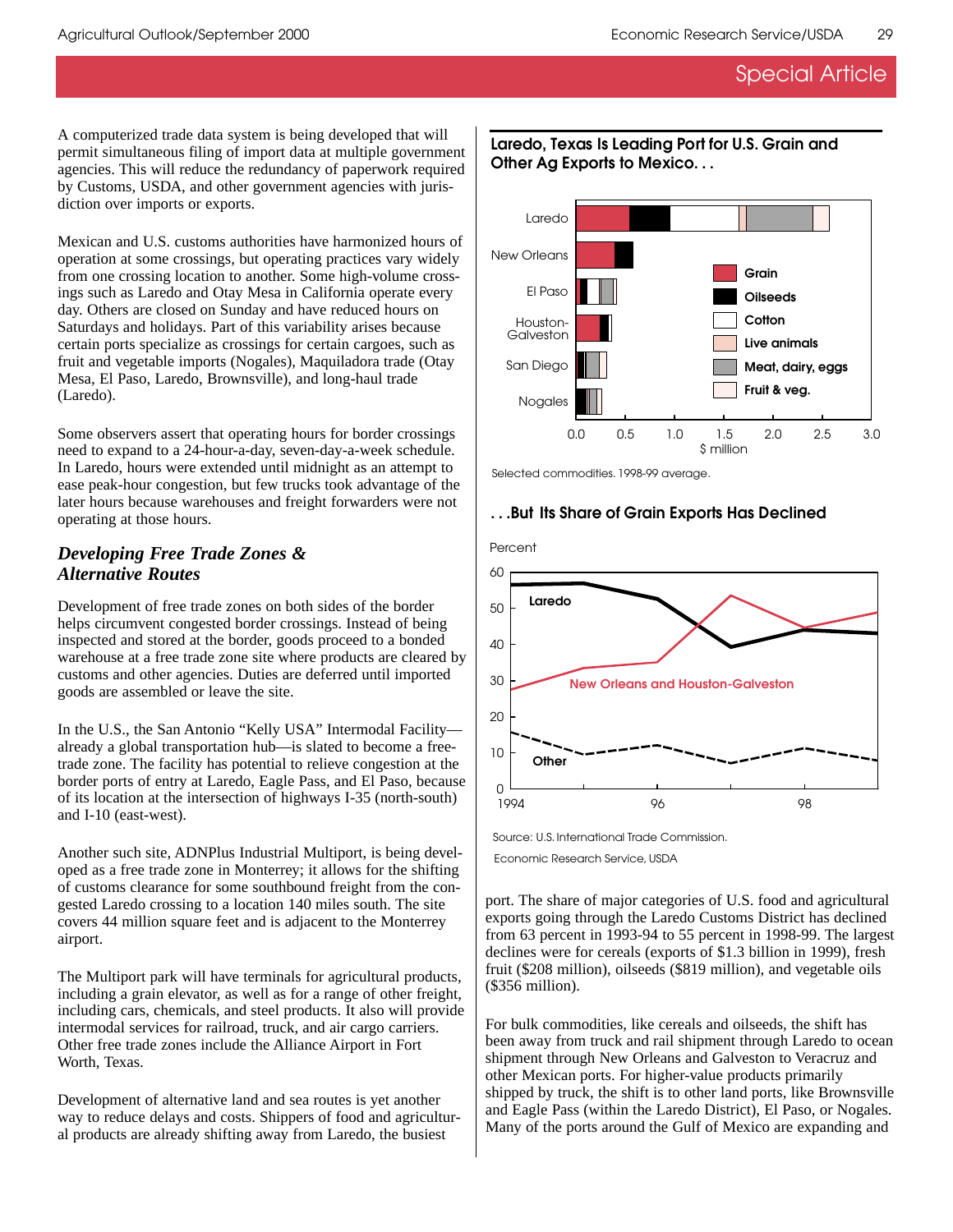upgrading facilities in anticipation of growing ocean trade between Mexico and the U.S.

Development of the Port of Manzanillo on Mexico's Pacific Coast has allowed for more Mexican food and agricultural exports to Los Angeles-Long Beach, bypassing land routes to the U.S. west coast. It has also bolstered direct shipments to Japan and other Asian destinations.

The option to adjust shipping routes depends on product perishability and the availability of lower cost alternatives. Time-sensitive products require prompt delivery, and shipping choices are limited by the urgency of reaching the final destination quickly. More storable products, like cotton, grain, and oilseeds, afford shippers more alternatives because time is usually not as critical.

Except for air transport, trucks are the most expensive mode of transportation, but they are the most flexible and better able to guarantee delivery at a particular time and place. Rail and ocean shipping are cheaper, but their dependence on links with other modes of transportation for final delivery can cause uncertainty.

# *Making Rail More Competitive*

Rail transportation in Mexico is becoming more competitive *vis a vis* trucking, according to the proceedings of the fifth Agricultural Food Policy Systems Information Workshop (Feb. 2000). In recent decades, Mexico's national railroad, *Ferrocarriles Nacionales de Mexico*, experienced chronic operating losses and poor productivity. Its share of the nation's cargo traffic was about 20 percent in 1980 but dropped to about 10 percent by 1995. A constitutional amendment in 1995 paved the way for privatization of the system, which divided the railroads into five concessions, including three main lines: the northeast

### **Transit Times for Rail Service Have Declined for the Laredo-Mexico City Corridor**



Hrs. per 1,200 km

Source: Barry E. Prentice, Wade Derkson, and Arnold Maltz, "Rail Harmonization in Mexico and North America: Implications for Agriculture," in Proceedings of the Fifth Agricultural and Food Policy Systems Information Workshop, University of Guelph, February 2000. Economic Research Service, USDA

## **Mexico's President-Elect Supports Trade**

On July 2, 2000, Mexican voters elected Vicente Fox of the center-right National Action Party (PAN) to succeed Ernesto Zedillo, as president of Mexico. Fox takes office on December 1, ending seven decades of rule by the Institutional Revolutionary Party (PRI).

Fox, a former governor of the Mexican state of Guanajuato, is a businessman whose career includes running Coca-Cola's Mexico operation. In his campaign, he made a strong commitment to fiscal discipline, stronger trade ties with the U.S., and a more secure climate for foreign investment. He also promoted changes to the constitution that would allow competition in the electrical and petrochemical sectors, including privatization of Pemex, Mexico's petroleum monopoly. His support came disproportionately from the young, urban, and better-educated population, many of whom have benefited the most from the North American Free Trade Agreement.

Fox is a strong supporter of free trade and envisions the free movement of labor throughout North America by 2010. In his view, investment in education and raising labor productivity in Mexico will reduce illegal immigration to the U.S., and lay the groundwork for a free labor market throughout North America. His support for free markets in North America suggests likely support for modernizing infrastructure and facilitating trade, which could translate into reducing bottlenecks in the U.S.-Mexico transportation system.

corridor from Laredo to Mexico City; the northwest corridor through Hermosillo and Nogales and Saltillo to Eagle Pass; and the ports of Veracruz and Coatzacoalcos to Mexico City. Other concessions were a Mexico City terminal and a number of shorter lines.

The report also indicates that improved management and upgraded equipment are reducing transit times and costs. Between 1994 and 1998, for example, rail transit times over the 1200-kilometer Laredo-Mexico City corridor declined from 67 to 50 hours, which reduces costs for U.S. grain and soybean rail shipments to Mexico City. The overall level of rail traffic between the U.S. and Mexico almost doubled between 1992 and 1998.

Greater integration of Mexico's rail system with that of the U.S., and investments in warehousing and intermodal facilities, are helping to make shipping by rail a more attractive alternative than trucking. Pre-clearance by Customs of rail traffic avoids trains having to stop at the border, which formerly was the procedure.

In 1999, the Kansas City Southern Railway Company (KCSR) formed an alliance with the Canadian National Railway, which already had merged with Illinois Central, to form the "NAFTA Railway," linking Canadian, Mexican, and U.S. shippers through the heart of the U.S. Corn Belt. KCSR was also part of the successful consortium obtaining the northeast concession, thus facilitating the interchange of freight into Mexico through Laredo. A loaded railcar in the interior of the U.S. can go directly to